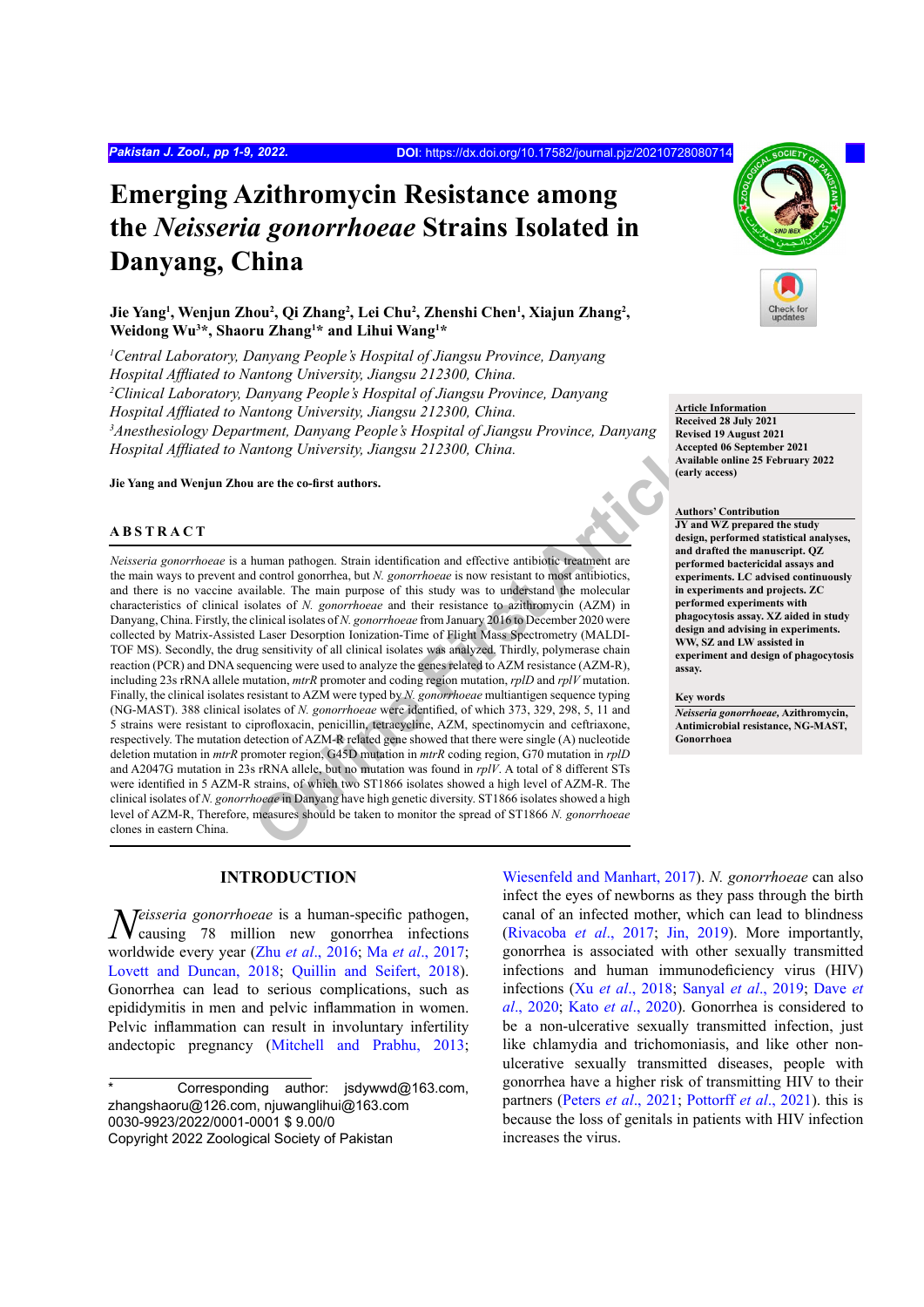Identification of strains and effective antibiotic treatment are the main ways to prevent and control gonorrhea, but *N. gonorrhoeae* are now resistant to most antibiotics and no vaccine is available [\(Abbasi,](#page-4-0) [2017](#page-4-0); Baarda *et al*[., 2018](#page-4-1); Vincent and Jerse, 2019). Now, the double antimicrobial therapy of ceftriaxone and azithromycin (AZM) has been widely accepted worldwide, as an empirical first-line treatment for gonorrhea (Maldonado and Takhar, 2013; Unemo *et al*., 2021), including China (Chen *et al*[., 2014\)](#page-5-1). In most countries, 2 g AZM single therapy is used for treatment of pairs β-Gonorrhea in patients with lactam allergy. The results show that *N. gonorrhoeae* will produce resistance after introducing a new antimicrobial agent and replace the sensitive bacterial population within 20 years (Unemo and Dillon, 2011). Therefore, it is necessary to strengthen the monitoring of *N. gonorrhoeae* resistance.

**EXECUTE THE ART SET ART SET AND THE ART SET AND THE SET AND HONDRET SIGNAL INTO NET AND HONDRET THOSE SET ART AND THE PART ART ART AND THE PART ART AND THE PART AND THE PART AND THE PART AND THE PART AND THE PART AND THE** In the 1990s, AZM became the first choice drug for many infectious diseases, but it was reported that AZM had drug resistance in the past decade (Steingrimsson *et al*., 1990). AZM was recommended to Chinese patients with mixed infection of gonorrhea and Chlamydia trachomatis around 2000 (Duan *et al*., 2019), and was widely used because of its wide availability and easy management. However, the widespread use of AZM may lead to resistance of *N. gonorrhoeae*. AZM resistance (AZM-R) *N. gonorrhoeae* was first found in China from 2001 to 2003, and AZM-R isolates were first identified in Guangzhou in 2009 (Liang *et al*., 2016). In the following years, AZM-R isolates and multi drug resistant isolates were reported in Nanjing, Hangzhou and Changsha (Ni *et al*., 2016; Wan *et al*., 2018; Yan *et al*., 2019; Yuan *et al*., 2019). Until 2013, little was known about the types of AZM-R *N. gonorrhoeae* prevalent in China. Therefore, the level of AZM-R and the molecular characteristics of AZM-R *N. gonorrhoeae* are still unclear (Jiang *et al*., [2017\)](#page-5-3).

The multidrug resistance of *N. gonorrhoeae* is related to the overexpression of efflux pump. The most important efflux mechanism is the MtrC-MtrD-MtrE system, which is encoded by the *mtr* operon, in which *mtrR* is the regulatory gene and *mtrCDE* is the structural gene (Lucas *et al*., 1997). Another efflux pump encoded by *mef* gene was first found in some gram-positive bacteria and then in clinical strains of gonorrhea (Luna *et al*., 2000).

In the *mtrR* gene, specific mutations in the promoter or coding region can lead to decrease the MtrCDE efflux pump repression and subsequently increase export of the antimicrobial. Mutations in the promoter or coding sequence of *mtrR* gene of macrolide resistant *N. gonorrhea* can reduce the expression of *mtrR* repressor and up regulate mtrCDE efflux pump (Chen *et al*., 2019). In *N.* 

*gonorrhoeae*, there was a single base pair (A) deletion in the 13 bp reverse repeat of *mtrR* promoter region, the expression of *mtrR* was cancelled, and the level of mtrCDE increased, most likely because the binding affinity of RNA polymerase to mtrCDE increased ([Handing](#page-5-4) *et al*., 2018). Missense mutations in the *mtrR*, such as G45D mutation in the helix trans helix motif in the *mtrR* repressor, can reduce the binding of the repressor to the mtrCDE promoter. The increased expression of mtrCDE efflux pump also increased AZM.

Further resistance to AZM is the result of 23S rRNA loop V mutation, which is a specific target of AZM. AZM exerts its bacteriostatic effect by directly interacting with the central ring of *rrl* gene domain V encoding 23S rRNA, resulting in obstruction of protein synthesis (Pham *et al*., 2021). Specific point mutations in this region may lead to drug resistance by reducing the affinity of AZM to its target (Zhang and van der Veen, 2019). 23S rRNA point mutations have been described, including C2611T (numbering refers to the *E. coli* genome), given low to medium levels of AZM-R (minimum inhibitory concentration MIC = 2 to 32μg/mL) or A2059G (*E. coli* numbering), awarded high level AZM-R (MICs  $\geq$  256 μg/ mL) (Demczuk *et al*., 2016).

Ribosomal proteins L4 (encoded by *rplD*) and L22 (encoded by *rplV*) bind to domain I of 23S rRNA and act as channels for macrolide antibiotics to enter ribosomes (Reinert and Al-Lahham, 2005; [Chisholm](#page-5-6) *et al*., 2010). Point mutations of *rplD* and rplV in *E. coli* and *Streptococcus pneumoniae* lead to resistance to macrolides; However, this mutation is rarely detected in patients with gonorrhea.

In the absence of new antibiotics for the treatment of gonorrhea, it is important to classify the emergence and dynamics of AZM-R *N. gonorrhoeae* on a regional and national basis for the successful updating of treatment recommendations. The resistance level of *N. gonorrhoeae* to azithromycin in Danyang area of eastern China is still unclear. The purpose of this study was to investigate the prevalence and molecular typing of *N. gonorrhoeae* in Danyang City.

#### **MATERIALS AND METHODS**

#### N. gonorrhoeae *isolation and species verification*

The patients with *N. gonorrhoeae* infection were identified by consulting the microbiological laboratory records of Danyang people's Hospital of Jiangsu Province from January 2016 to December 2020. Clinical isolates are anonymous, so this study does not require ethical approval. There is no standard for selecting strains. The clinical data, such as gender and age and infection site, were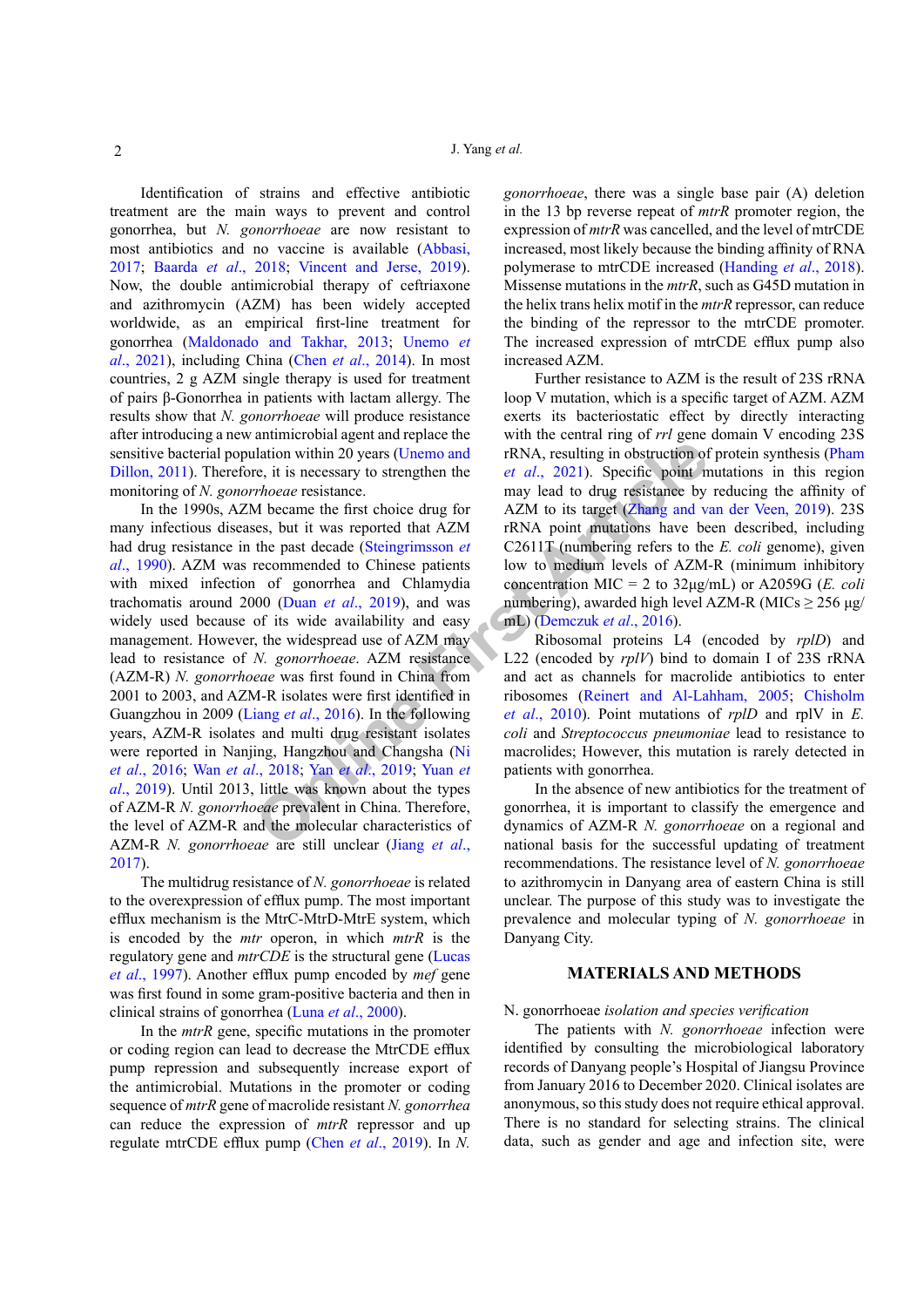recorded. Species verification is performed biochemically using Matrix-Assisted Laser Desorption Ionization-Time of Flight Mass Spectrometry (MALDI-TOF MS) using VITEK-MS (bioMérieux).

#### *Antimicrobial susceptibility testing*

The susceptibility of *N. gonorrhoeae* to penicillin, tetracycline, ciprofloxacin, spectinomycin, ceftriaxone and AZM was determined by E-test. The results of the E-test were interpreted according to the guidelines for all antibiotics of the Institute of clinical and laboratory standards (Palmeira and Ferreira, 2019). All the strains were stored in glycerine broth and stored at -80°C until use. The quality control strain of drug sensitivity test was *N. gonorrhoeae* ATCC 49226, which was provided by the clinical laboratory of the Ministry of Health and kept in our laboratory. The strain was stored in liquid medium of glycerine broth.

#### *Genetic determinants associated with resistance to AZM*

49226, which was provided by the<br>
the Ministry of Health and kept in<br>
the ministry of Health and kept in<br>
the m, 88 strains were B-lactamass<br>
rate of 22.68%. The MIC of AZM<br>
16  $\mu g/mL$ , MIC<sub>8</sub>= 0.5  $\mu g/mL$ , MIC<br>
16  $\mu g/mL$ Genomic DNA, was extracted using DNA rapid extraction kit (Shanghai Shenggong) and stored at -20°C. To identify site-specific mutations, we sequenced the genes associated with AZM-R, including 23s rRNA allele, *rplD* and *rplV* (encoding ribosomal proteins L4 and L22, respectively), as well as *mtrR* promoter and coding region. The primers and conditions for PCR have been previously published (Allen *et al*., 2011; Zheng *et al*., 2019). PCR products were bidirectionally sequenced by Applied Biosystems 3730xl DNA automatic sequencer. DNA sequences were compared with BLAST and GenBank programs (<http://www.ncbi.nlm.nih.gov/blast/>) was used to identify gene mutations.

## N. gonorrhoeae *multiantigen sequence typing (NG-MAST)*

NG-MAST was used to analyze the molecular epidemiology of AZM-R *N. gonorrhoeae* isolates. Briefly, the internal regions of genes encoding two variable outer membrane proteins, *porB* and *tbpB* subunit B, were sequenced to generate a two allele map of a strain. Sequence type (ST) is assigned through NG-MAST website ([www.](www.ng-mast.net) [ng-mast.net\)](www.ng-mast.net). Besides, the NG-MAST genome based on the sequence similarity of *porB* and *tbpB* alleles is defined as described above (Martin *et al*., 2004). The phylogenetic tree of AZM-R *N. gonorrhoeae* was established by linking *porB* and *tbpB* alleles using MEGA 7.0 software and maximum likelihood method.

### **RESULT**

#### *Patient data*

There were 388 strains of *N. gonorrhoeae*, including

75 strains in 2016, 78 strains in 2017, 77 strains in 2018, 78 strains in 2019, 80 strains in 2020. There were 340 strains in male and 48 strains in female. There were 41 strains in obstetrics and gynecology, 62 strains in dermatology and 285 strains in urology, and the age range was 16-78 years old, including 16 strains under 20 years old, 107 strains aged 20-30 years old, 103 strains aged 30-40 years old, 60 strains aged 40-50 years old, 59 strains aged 50-60 years old and 43 strains over 60 years old.

#### *Antimicrobial susceptibility*

Of the 388 strains of *N. gonorrhoeae*, 373 strains (96.13%), 329 strains (84.80%), 298 strains (26.80%), 5 strains (1.29%), 11 strains (2.83%) and 5 strains (1.29%) were resistant, respectively to ciprofloxacin, penicillin, tetracycline, AZM, spectinomycin and ceftriaxone. Among them, 88 strains were β-lactamase positive, with a positive rate of 22.68%. The MIC of AZM ranges from  $0.064$  to > 16 μg/mL, MIC<sub>50</sub>= 0.5 μg/mL, MIC<sub>90</sub>=1.0 μg/mL. Among the 5 AZM-R strains, 2 strains with MIC=  $1\mu$ g/mL showed low level resistance, 2 strains with MIC= 4μg/mL showed moderate resistance, and 1 strain with MIC  $> 16 \mu g/mL$ showed high level resistance.

#### *Detection of mutations in genes associated with AZM-R*

The following mutations were detected in 5 AZM-R isolates: single nucleotide (A) deletion in the promoter region of *mtrR*, G70D in the *mtrR* coding region, and A2047G in the 23s rRNA allele (*N. gonorrhoeae* number, GenBank accession number: X67293.1) (Table I). Four allele mutations in 23s rRNA were detected in a gonorrhea isolate with high level of AZM-R. No mutation was detected in *rplV*.

Five azithromycin sensitive (AZM-S) strains were randomly selected as control group. The mutations detected in these controls included single nucleotide (A) deletion in the *mtrR* promoter region and G45D in the *mtrR* coding region in the three isolates (Table I). No mutation was found in *rplD* and *rplV* genes and 23s rRNA alleles in AZM-S group.

## *Molecular epidemiologic typing*

Five AZM-R *N. gonorrhoeae* isolates were genotyped by NG-MAST, and 8 different sequence types of (STs) were identified. ST1866 were the most common isolates of ST, followed by ST4007, ST1407, ST12746, ST3287, ST1731, ST2286, ST2318 and ST12660. Both ST1866 isolates (which were not associated with each other in epidemiology) displayed high levels of AZM-R. All the 8 STs found in this study have been reported in NG-MAST database.

Based on phylogenetic analysis, there are four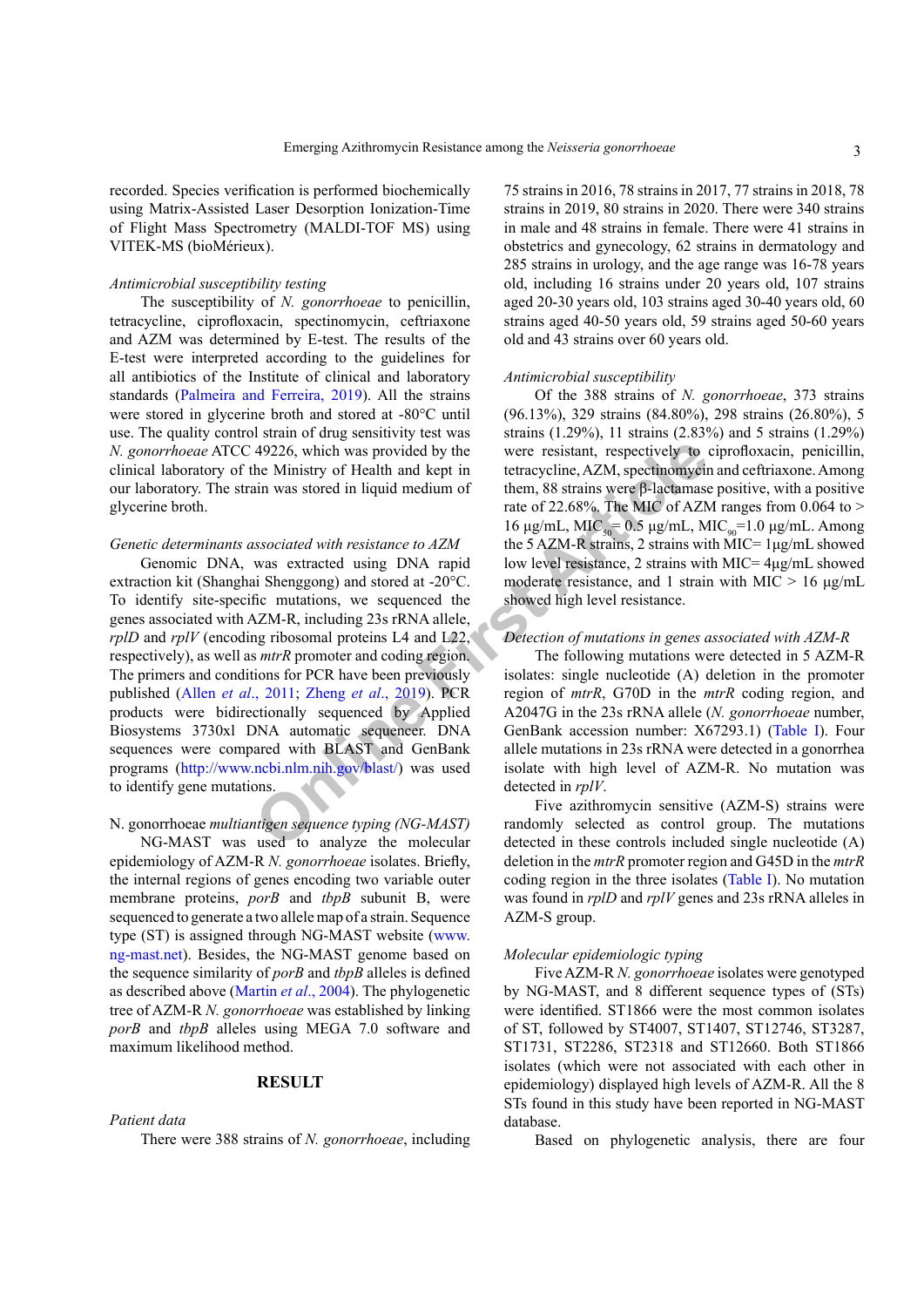| Group                                                                                                                                                                                                                                                                                                                                                                                                           | (Years)        | Strain no. AZM MIC mtrR <sup>a</sup><br>$(\mu g/ml)$ | promoter         | mtrR $\frac{b}{c}$ coding rplD $\frac{c}{c}$<br>region                                                       | mutation    | rplV <sup>d</sup><br>mutation                                                                                                                                                                                                                                                                                                                                                                               | 23S rRNA mutation <sup>e</sup> NG-MAST<br>at position 2047                                                                                                                                                                                                                                                                                                                                                                                   |       |  |
|-----------------------------------------------------------------------------------------------------------------------------------------------------------------------------------------------------------------------------------------------------------------------------------------------------------------------------------------------------------------------------------------------------------------|----------------|------------------------------------------------------|------------------|--------------------------------------------------------------------------------------------------------------|-------------|-------------------------------------------------------------------------------------------------------------------------------------------------------------------------------------------------------------------------------------------------------------------------------------------------------------------------------------------------------------------------------------------------------------|----------------------------------------------------------------------------------------------------------------------------------------------------------------------------------------------------------------------------------------------------------------------------------------------------------------------------------------------------------------------------------------------------------------------------------------------|-------|--|
|                                                                                                                                                                                                                                                                                                                                                                                                                 | AZM-R 70(2016) | 1                                                    | A deletion       | No mutation                                                                                                  | No mutation | No mutation                                                                                                                                                                                                                                                                                                                                                                                                 | No mutation                                                                                                                                                                                                                                                                                                                                                                                                                                  | 1407  |  |
| $(n=5)$                                                                                                                                                                                                                                                                                                                                                                                                         | 13(2017)       |                                                      | A deletion       | G45D                                                                                                         | No mutation | No mutation                                                                                                                                                                                                                                                                                                                                                                                                 | $A \rightarrow G$ , alleles 1, and 2                                                                                                                                                                                                                                                                                                                                                                                                         | 12746 |  |
|                                                                                                                                                                                                                                                                                                                                                                                                                 | 09(2018)       | 4                                                    | A deletion       | G45D                                                                                                         | No mutation | No mutation                                                                                                                                                                                                                                                                                                                                                                                                 | $A \rightarrow G$ , alleles 1,2 and 3 1866                                                                                                                                                                                                                                                                                                                                                                                                   |       |  |
|                                                                                                                                                                                                                                                                                                                                                                                                                 | 23(2019)       | $\overline{4}$                                       | A deletion       | No mutation                                                                                                  | No mutation | No mutation                                                                                                                                                                                                                                                                                                                                                                                                 | $A \rightarrow G$ , alleles 1, and 4                                                                                                                                                                                                                                                                                                                                                                                                         | 3287  |  |
|                                                                                                                                                                                                                                                                                                                                                                                                                 | 45(2020)       | 18                                                   | A deletion       | G45D                                                                                                         | G70D        | No mutation                                                                                                                                                                                                                                                                                                                                                                                                 | $A \rightarrow G$ , alleles 1,2,3<br>and 4                                                                                                                                                                                                                                                                                                                                                                                                   | 1866  |  |
| AZM-S                                                                                                                                                                                                                                                                                                                                                                                                           | 04(2016)       | 0.25                                                 |                  | No mutation No mutation                                                                                      | No mutation | No mutation                                                                                                                                                                                                                                                                                                                                                                                                 | No mutation                                                                                                                                                                                                                                                                                                                                                                                                                                  | 1731  |  |
| $(n=5)$                                                                                                                                                                                                                                                                                                                                                                                                         | 25(2017)       | 0.125                                                |                  | No mutation No mutation                                                                                      | No mutation | No mutation                                                                                                                                                                                                                                                                                                                                                                                                 | No mutation                                                                                                                                                                                                                                                                                                                                                                                                                                  | 2286  |  |
|                                                                                                                                                                                                                                                                                                                                                                                                                 | 55(2018)       | 0.064                                                | A deletion       | No mutation                                                                                                  | No mutation | No mutation                                                                                                                                                                                                                                                                                                                                                                                                 | No mutation                                                                                                                                                                                                                                                                                                                                                                                                                                  | 4007  |  |
|                                                                                                                                                                                                                                                                                                                                                                                                                 | 63(2019)       | 0.25                                                 | No mutation G45D |                                                                                                              | No mutation | No mutation No mutation                                                                                                                                                                                                                                                                                                                                                                                     |                                                                                                                                                                                                                                                                                                                                                                                                                                              | 2318  |  |
|                                                                                                                                                                                                                                                                                                                                                                                                                 | 17(2020)       | 0.64                                                 |                  | No mutation No mutation                                                                                      | No mutation | No mutation No mutation                                                                                                                                                                                                                                                                                                                                                                                     |                                                                                                                                                                                                                                                                                                                                                                                                                                              | 12660 |  |
|                                                                                                                                                                                                                                                                                                                                                                                                                 |                |                                                      |                  | and ST2318). Group B strains include two different STs<br>(ST12746 and ST1866). Group C strains are composed |             |                                                                                                                                                                                                                                                                                                                                                                                                             | Notes: <sup>a</sup> The mtrR promoter mutation is the single-base-pair (A) deletion in the 13-bp inverted repeat in the promoter region. <sup>b</sup> GenBank accession<br>number: Z25797.1. ° GenBank accession number: YP-208871.1. <sup>d</sup> GenBank accession number: YP-208867.1. ° GenBank accession number: X67293.1.<br>gonorrhoeae in China. For example, 32% of the isolates<br>showed AZM-R, and 10% showed high level of drug |       |  |
|                                                                                                                                                                                                                                                                                                                                                                                                                 |                |                                                      |                  | of three different STs (ST4007, ST1407, ST1731 and                                                           |             |                                                                                                                                                                                                                                                                                                                                                                                                             | resistance (Zheng et al., 2019). The analysis of 126 strains                                                                                                                                                                                                                                                                                                                                                                                 |       |  |
| ST3287). Finally, the AZM-S cluster D contains a different<br>STs (ST12660).                                                                                                                                                                                                                                                                                                                                    |                |                                                      |                  |                                                                                                              |             | isolated from Hefei from 2014 to 2015 showed that 29%<br>of the strains were AZM-R, and 10% of them showed high<br>level of AZM-R.                                                                                                                                                                                                                                                                          |                                                                                                                                                                                                                                                                                                                                                                                                                                              |       |  |
| <b>DISCUSSION</b>                                                                                                                                                                                                                                                                                                                                                                                               |                |                                                      |                  |                                                                                                              |             | Mutations in the promoter or coding sequence of<br>mtrR gene in macrolide resistant N. gonorrhoeae strains                                                                                                                                                                                                                                                                                                  |                                                                                                                                                                                                                                                                                                                                                                                                                                              |       |  |
| In this study, the drug sensitivity test of $N$ .<br>gonorrhoeae in Danyang area from 2016 to 2020 was<br>combined with AZM-R molecular typing. This study found<br>for the first time that AZM-R began to appear in Danyang<br>area, which was consistent with the previous reports from<br>China (Yuan et al., 2011; Chen et al., 2013; Yuan et al.,<br>2019). World Health Organization (WHO) suggested that |                |                                                      |                  |                                                                                                              |             | can reduce the expression of <i>mtrR</i> repressor, resulting<br>in the up regulation of mtrCDE efflux pump (Ohneck<br>et al., 2015). In N. gonorrhoeae, there was A-deletion<br>in the 13 bp reverse repeat of mtrR promoter, which<br>overlaps the mtrCDE promoter at the -35 region, mtrk<br>expression was cancelled, and mtrCDE expression was<br>increased, which was probably because RNA polymerase |                                                                                                                                                                                                                                                                                                                                                                                                                                              |       |  |

groups. Group A strains include two different STs (ST2286 **Table I. Characterization and molecular typing results of clinical isolates of** *N. gonorrhoeae***.**

#### **DISCUSSION**

In this study, the drug sensitivity test of *N. gonorrhoeae* in Danyang area from 2016 to 2020 was combined with AZM-R molecular typing. This study found for the first time that AZM-R began to appear in Danyang area, which was consistent with the previous reports from China (Yuan *et al*., 2011; Chen *et al*., 2013; Yuan *et al*., 2019). World Health Organization (WHO) suggested that once 5 per cent of locally acquired *N. gonorrhoeae* isolates develop drug resistance, the empirical use of antibiotics should be stopped. Therefore, AZM is not recommended as a monotherapy for gonococcal urethritis or cervicitis in China and many other countries in the world. To improve treatment effectiveness and delay further selection of cephalosporin-resistant *N. gonorrhoeae*, most current guidelines recommend a dual treatment regimen of ceftriaxone (250mg or 500mg intramuscular injection) or cefixime (400mg, if no ceftriaxone option) combined with AZM (1g or 2g oral) in the treatment of gonorrhea. However, in recent years, the decreased sensitivity of AZM-R *N. gonorrhoeae* to extended-spectrum cephalosporins has been reported, which seriously threatens the future efficacy of current treatment recommendations.

In recent years, there have been studies on AZM-R *N.* 

Mutations in the promoter or coding sequence of *mtrR* gene in macrolide resistant *N. gonorrhoeae* strains can reduce the expression of *mtrR* repressor, resulting in the up regulation of mtrCDE efflux pump (Ohneck *et al*., 2015). In *N. gonorrhoeae*, there was A-deletion in the 13 bp reverse repeat of *mtrR* promoter, which overlaps the mtrCDE promoter at the -35 region, *mtrR* expression was cancelled, and mtrCDE expression was increased, which was probably because RNA polymerase had greater binding affinity for mtrCDE (Johnson and Shafer, 2015). *N. gonorrhoeae* resistant to macrolides can reduce the expression of MtrR repressor and upregulate MtrCDE efflux pump (Ng *et al*., 2002; [Cousin](#page-5-8)  *et al*[., 2003](#page-5-8); [Fernandez-Huerta and Espasa, 2019](#page-5-9); [Hall](#page-5-10)  *et al*[., 2019](#page-5-10); Ma *et al*., 2020). In *N. gonorrhoeae* strains with deletion of 13-bp reverse repeat sequence in MtrR promoter region, the expression of MtrR was cancelled and the level of MtrCDE increased, which was probably due to the increase of binding affinity of RNA polymerase to mtrCDE (Rouquette *et al*., 1999). Missense mutations in the *mtrR* ([Handing](#page-5-4) *et al*., 2018; Beggs *et al*[., 2021\)](#page-4-3), such as the G45D mutation in the helix-to-helix motif of the *mtrR* repressor, can reduce the binding of the repressor to the mtrCDE promoter. In this study, the mutation rates of *mtrR* promoter and coding region of AZM-R strain were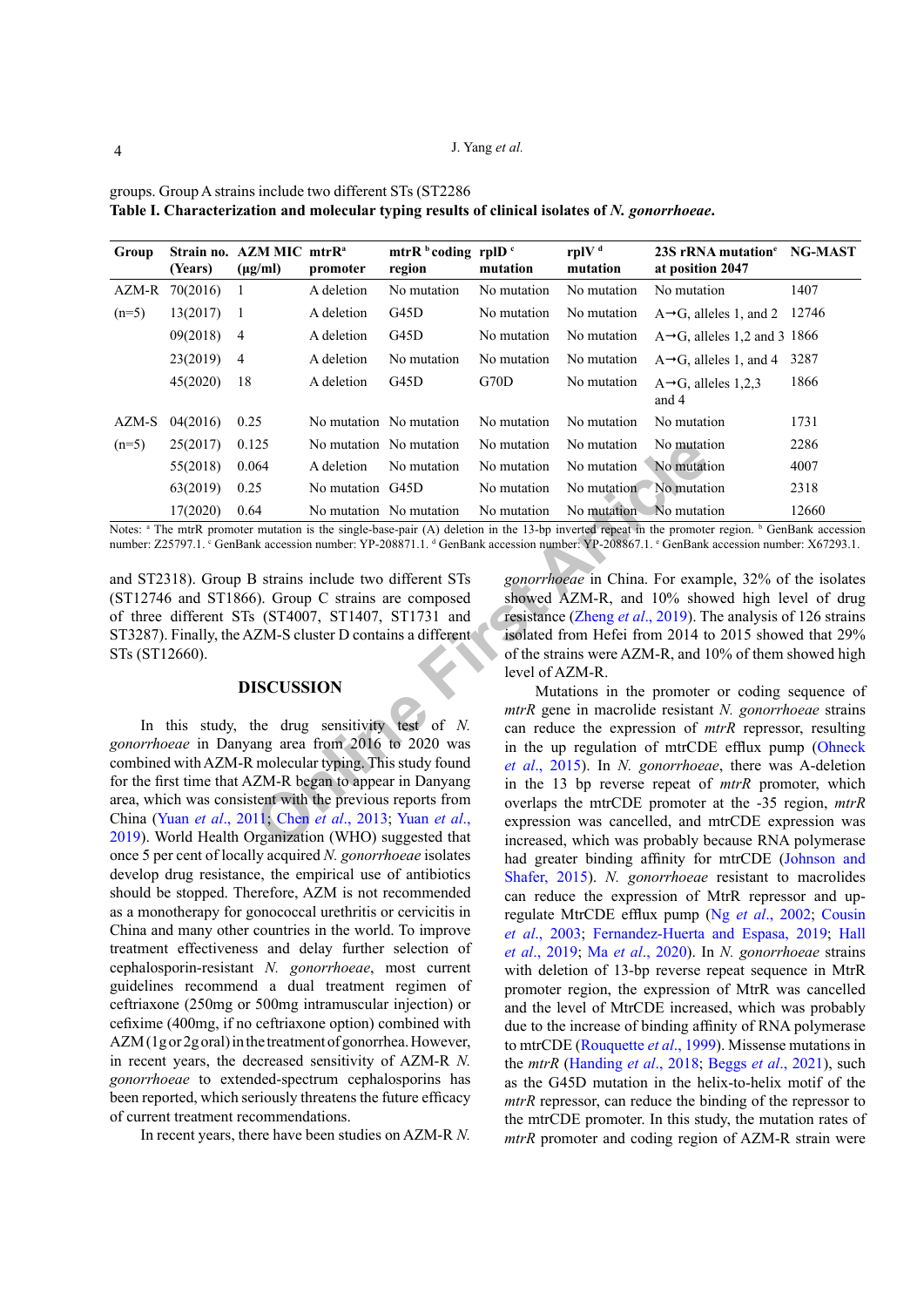100.0% and 60%, respectively. The mutation rate of mtrR promoter region in AZM-R group was significantly higher than that in AZM-S group, but there was no significant difference in *mtrR* coding region. This is consistent with the previously reported results that the mutation in the *mtrR* promoter region plays a more important role in the resistance of *N. gonorrhoeae* to azithromycin than the mutation in the *mtrR* coding region.

Chisholm et al., 2010; Galarza et<br>
M-R isolate had A2143G mutation<br>
for allelse. Including A2143G<br>
corresponds to A2059) or C25991 hospital laboratory procedure, corresponds to A20590 or C25997 hospital laboratory procedu AZM exerts its bacteriostatic effect by directly interacting with the central ring of RRL gene domain V encoding 23S rRNA, resulting in obstruction of protein synthesis (Wu *et al*., 2011; Trembizki *et al*., 2015). Specific point mutations in this region may lead to drug resistance by reducing the affinity of azithromycin to its target (Ng *et al*., 2002; Chisholm *et al*., 2010; Galarza *et al*[., 2010](#page-5-11)). The HL-AZM-R isolate had A2143G mutation in at least three of the four alleles. Including A2143G (the number in *E. coli* corresponds to A2059) or C2599T (the number in *E. coli* corresponds to C2611T) (Ng *et al*., 2002). Previous studies have reported that one or more of the four alleles of *rrl* gene in 23s rRNA domain V are associated with AZM-R, including mutation, A2059G and C2611T (corresponding to A2059G and C2611T in *E. coli*, respectively) (Belkacem *et al*., 2016). In this study, A2047G mutation was detected in the V region of AZM-R gonorrhea virus, but not in AZM-S group. The 23s rRNA alleles of A2047G mutation were alleles 1 and 2, alleles 1 and 2 and 3, alleles 1 and 4, alleles 1 and 2 and 3 and 4, respectively, and the corresponding MIC values were 1 μg/mL, 4 μg/mL, 4 μg/mL and 16 μg/mL, respectively. It is worth noting that A2047G mutation was detected in all strains with  $MIC > 16 \mu g/mL$ . Therefore, we believe that A2047G allele is the main determinant of AZM-R.

The *rplD* mutation (G70D) of a *N. gonorrhoeae* isolate to AZM was 16 μg/mL, which was consistent with the previously reported results (Jacobsson *et al*., 2016). G68D and G70D were previously described by (Zheng *et al*., 2019), so the mutation at position 68-70 of the *rplD* gene of *N. gonorrhoeae* seems to be associated with a high level of AZM resistance. The mutant of *rplD* gene belongs to group B, and the NG-MAST classification of ST1866, indicates that the mutant has genetic diversity.

Gonorrhea typing methods, such as NG-MAST, are helpful to understand the spread of gonorrhea. In this study, phylogenetic analysis showed that AZM-R strains had wide differences and did not belong to any specific group. Different from the reports of other countries, the isolates with high level of AZM-R in this study belong to NG-MAST-ST1866. It is worth mentioning that the highlevel *N. gonorrhoeae* AZM-R found in this study has the same NA-MAST type as the high-level *N. gonorrhoeae* AZM-R found in the Liu-YH report, which indicates that

the transmission of NG-MAST ST1866 *N. gonorrhoeae* has occurred across the Taiwan Strait. In addition, NG-MAST ST1866 clones have been reported in Nanjing, Hangzhou and Hefei (Ni *et al*., 2016; Jiang *et al*[., 2017](#page-5-3); Wan *et al.*, 2018), which indicates that the clone has a high level of AZM-R, has spread in eastern China, which is a matter of concern, which must be paid attention to.

## **ACKNOWLEDGEMENT**

This work was supported by the National Natural Science Foundation of China (31700444), Social Development Guide Project of Zhenjiang, China (FZ2019006).

#### *Ethics approval*

Because the *N. gonorrhoeae* were part of the routine hospital laboratory procedure, ethics approval was not required.

#### *Statement of conflict of interest*

The authors have declared no conflicts of interest.

#### **REFERENCES**

- <span id="page-4-0"></span>Abbasi, J., 2017. New hope for a gonorrhea vaccine. *J. Am. med. Assoc.*, **318:** 894-895. [https://doi.](https://doi.org/10.1001/jama.2017.11037) org/10.1001/jama.2017.11037
- <span id="page-4-2"></span>Allen, V.G., Farrell, D.J., Rebbapragada, A., Tan, J., Tijet, N., Perusini, S.J., Towns, L., Lo, S., Low D.E. and Melano, R.G., 2011. Molecular analysis of antimicrobial resistance mechanisms in neisseria gonorrhoeae isolates from ontario, canada. *Antimicrob. Agents Chemother.*, **55:** 703-712. <https://doi.org/10.1128/AAC.00788-10>
- <span id="page-4-1"></span>Baarda, B.I., Martinez F.G. and Sikora, A.E., 2018. Proteomics, bioinformatics and structure-function antigen mining for gonorrhea vaccines. *Front. Immunol.*, **9:** 2793. [https://doi.org/10.3389/](https://doi.org/10.3389/fimmu.2018.02793) [fimmu.2018.02793](https://doi.org/10.3389/fimmu.2018.02793)
- <span id="page-4-3"></span>Beggs, G.A., Ayala, J.C., Kavanaugh, L.G., Read, T.D., Hooks, G.M., Schumacher, M.A., Shafer, W.M. and Brennan, R.G., 2021. Structures of neisseria gonorrhoeae mtrr-operator complexes reveal molecular mechanisms of DNA recognition and antibiotic resistance-conferring clinical mutations. *Nucl. Acids Res.*, **49:** 4155-4170. [https://doi.](https://doi.org/10.1093/nar/gkab213) [org/10.1093/nar/gkab213](https://doi.org/10.1093/nar/gkab213)
- <span id="page-4-4"></span>Belkacem, A., Jacquier, H., Goubard, A., Mougari, F., La Ruche, G., Patey, O., Micaelo, M., Semaille, C., Cambau, E. and Bercot, B., 2016. Molecular epidemiology and mechanisms of resistance of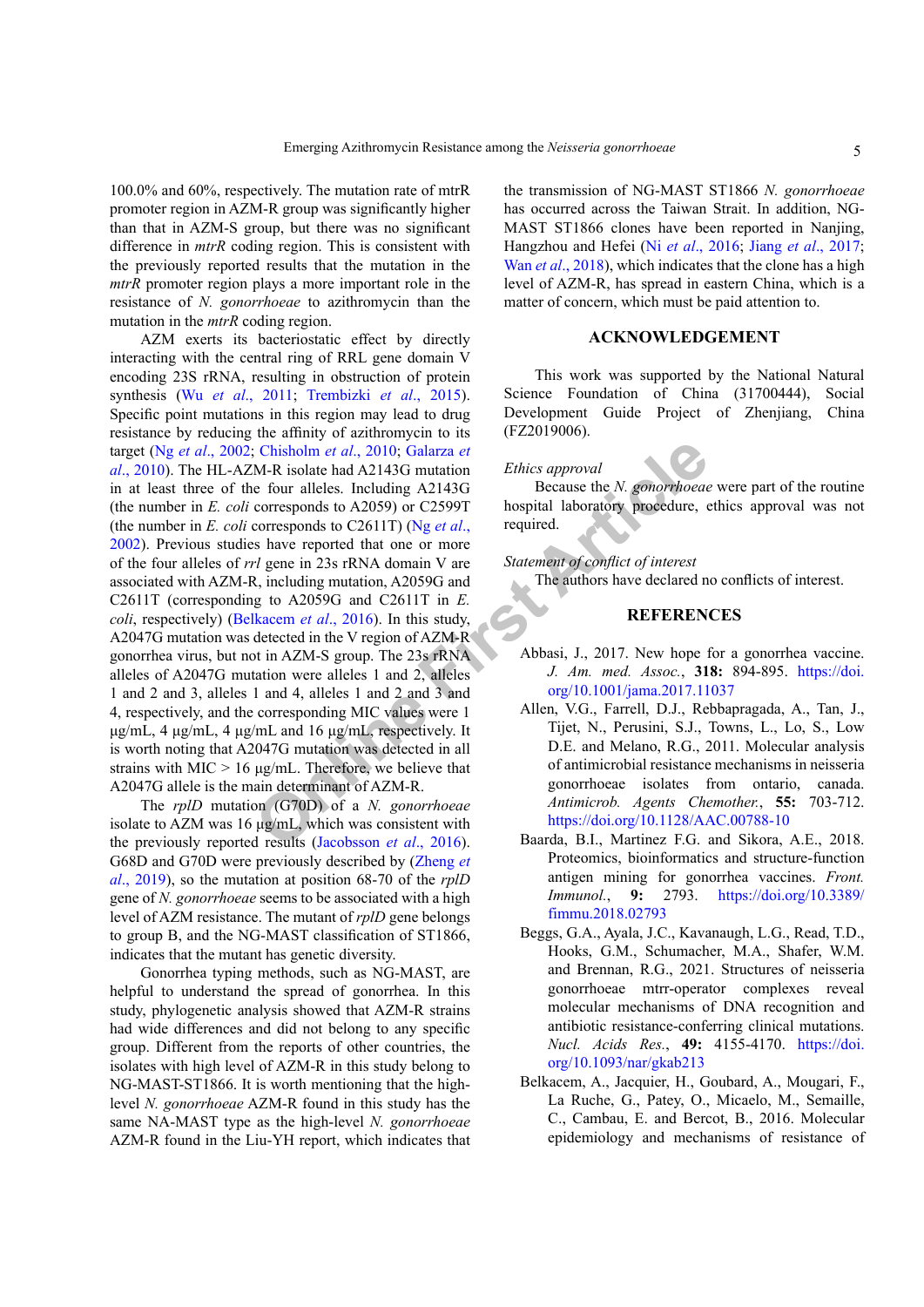azithromycin-resistant neisseria gonorrhoeae isolated in france during 2013-14. *J. Antimicrob. Chemother.*, **71:** 2471-2478. [https://doi.](https://doi.org/10.1093/jac/dkw182) [org/10.1093/jac/dkw182](https://doi.org/10.1093/jac/dkw182)

- Chen, S., Connolly, K.L., Rouquette-Loughlin, C., D'Andrea, A., Jerse, A.E. and Shafer, W.M., 2019. Could dampening expression of the neisseria gonorrhoeae mtrcde-encoded efflux pump be a strategy to preserve currently or resurrect formerly used antibiotics to treat gonorrhea? *mBio*, **10**. <https://doi.org/10.1128/mBio.01576-19>
- <span id="page-5-1"></span>Chen, S.C., Yin, Y.P., Dai, X.Q., Unemo, M. and Chen, X.S., 2014. Antimicrobial resistance, genetic resistance determinants for ceftriaxone and molecular epidemiology of neisseria gonorrhoeae isolates in nanjing, china. *J. Antimicrob. Chemother.*, **69:** 2959-2965. https://doi.org/10.1093/jac/dku245
- <span id="page-5-7"></span>miology of neisseria gonorrhoeae<br> **Proper[t](https://doi.org/10.1071/SH18225)ical Changes** (New mutation in 238 rm<br> **Propertical Artimicrob.** Chemother, the ign level of azithromyci<br>
Articless/Adoi.org/10.1093/jac/dku245 gonorrhoeae. Antimicrob.<br>
Nei, W.H., Chen, X.S., Yin, Y.P., Wei, W.H., Wang, H.C., Peng, R.R., Zheng, H.P., Zhang, J.P., Zhu, B.Y., Liu Q.Z. and Huang, S.J., 2013. High prevalence of azithromycin resistance to treponema pallidum in geographically different areas in china. *Clin. Microbiol. Infect. Off. Publ. Eur. Soc. Clin. Microbiol. Infect. Dis.*, **19:**  975-979. https://doi.org/10.1111/1469-0691.12098
- <span id="page-5-6"></span>Chisholm, S.A., Dave, J. and Ison, C.A., 2010. Highlevel azithromycin resistance occurs in neisseria gonorrhoeae as a result of a single point mutation in the 23s rrna genes. *Antimicrob. Agents Chemother.*, **54:** 3812-3816. https://doi.org/10.1128/ [AAC.00309-10](https://doi.org/10.1128/AAC.00309-10)
- <span id="page-5-8"></span>Cousin, S.L., Jr., Whittington, W.L. and Roberts, M.C., 2003. Acquired macrolide resistance genes and the 1 bp deletion in the mtrr promoter in neisseria gonorrhoeae. *J. Antimicrob. Chemother.*, **51:** 131- 133.<https://doi.org/10.1093/jac/dkg040>
- <span id="page-5-0"></span>Dave, J., Paul, J., Pasvol, T.J., Williams, A., Warburton, F., Cole, K., Miari, V.F., Stabler, R. and Eyre, D.W., 2020. Ethnically diverse urban transmission networks of neisseria gonorrhoeae without evidence of hiv serosorting. *Sex. Transmitt. Infect.*, **96:** 106- 109.<https://doi.org/10.1136/sextrans-2019-054025>
- <span id="page-5-5"></span>Demczuk, W., Martin, I., Peterson, S., Bharat, A., Van Domselaar, G., Graham, M., Lefebvre, B., Allen, V., Hoang, L., Tyrrell, G., Horsman, G., Wylie, J., Haldane, D., Archibald, C., Wong, T., Unemo, M. and Mulvey, M.R., 2016. Genomic epidemiology and molecular resistance mechanisms of azithromycin-resistant neisseria gonorrhoeae in canada from 1997 to 2014. *J. clin. Microbiol.*, **54:**  1304-1313.<https://doi.org/10.1128/JCM.03195-15>
- <span id="page-5-2"></span>Duan, X., Wang, K., Wu, J., Zhang, D., Liu, X., Ni, M., Liu, S. and Meng, Z., 2019. Comparative

efficacy of chinese herbal injections combined with azithromycin for mycoplasma pneumonia in children: A bayesian network meta-analysis of randomized controlled trials. *J. clin. Pharm. Therapeut.*, **44:** 675-684. [https://doi.org/10.1111/](https://doi.org/10.1111/jcpt.12855) [jcpt.12855](https://doi.org/10.1111/jcpt.12855)

- <span id="page-5-9"></span>Fernandez-Huerta, M. and Espasa, M., 2019. Mycoplasma genitalium co-infection with chlamydia trachomatis and neisseria gonorrhoeae among asymptomatic patients: The silent wick for macrolide resistance spread. *Sex. Transmitt. Infect.*, **95:** 391. [https://doi.](https://doi.org/10.1136/sextrans-2018-053848) [org/10.1136/sextrans-2018-053848](https://doi.org/10.1136/sextrans-2018-053848)
- <span id="page-5-11"></span>Galarza, P.G., Abad, R., Canigia, L.F., Buscemi, L., Pagano, I., Oviedo, C. and Vazquez, J.A., 2010. New mutation in 23s rrna gene associated with high level of azithromycin resistance in neisseria gonorrhoeae. *Antimicrob. Agents Chemother.*, **54:**  1652-1653. <https://doi.org/10.1128/AAC.01506-09>
- <span id="page-5-10"></span>Hall, C.L., Harrison, M.A., Pond, M.J., Chow, C., Harding-Esch, E.M. and Sadiq, S.T., 2019. Genotypic determinants of fluoroquinolone and macrolide resistance in neisseria gonorrhoeae. *Sex. Hlth.*, **16:** 479-487. [https://doi.org/10.1071/](https://doi.org/10.1071/SH18225) SH18225
- <span id="page-5-4"></span>Handing, J.W., Ragland, S.A., Bharathan, U.V. and Criss, A.K., 2018. The mtrcde efflux pump contributes to survival of neisseria gonorrhoeae from human neutrophils and their antimicrobial components. *Front. Microbiol.*, **9:** 2688. [https://doi.org/10.3389/](https://doi.org/10.3389/fmicb.2018.02688) fmicb.2018.02688
- <span id="page-5-12"></span>Jacobsson, S., Golparian, D., Cole, M., Spiteri, G., Martin, I., Bergheim, T., Borrego, M.J., Crowley, B., Crucitti, T., Van Dam, A.P., Hoffmann, S., Jeverica, S., Kohl, P., Mlynarczyk-Bonikowska, B., Pakarna, G., Stary, A., Stefanelli, P., Pavlik, P., Tzelepi, E., Abad, R., Harris, S.R. and Unemo, M., 2016. Wgs analysis and molecular resistance mechanisms of azithromycin-resistant (mic >2 mg/l) neisseria gonorrhoeae isolates in europe from 2009 to 2014. *J. Antimicrob. Chemother.*, **71:** 3109- 3116.<https://doi.org/10.1093/jac/dkw279>
- <span id="page-5-3"></span>Jiang, F.X., Lan, Q., Le, W.J. and Su, X.H., 2017. Antimicrobial susceptibility of neisseria gonorrhoeae isolates from hefei (2014-2015): Genetic characteristics of antimicrobial resistance. *BMC Infect. Dis.*, **17:** 366. [https://doi.org/10.1186/](https://doi.org/10.1186/s12879-017-2472-z) [s12879-017-2472-z](https://doi.org/10.1186/s12879-017-2472-z)
- Jin, J., 2019. Prevention of gonococcal eye infection in newborns. *J. Am. med. Assoc.*, **321:** 414. [https://doi.](https://doi.org/10.1001/jama.2018.21434) [org/10.1001/jama.2018.21434](https://doi.org/10.1001/jama.2018.21434)
- Johnson, P.J. and Shafer, W.M., 2015. The transcriptional repressor, mtrr, of the mtrcde efflux pump operon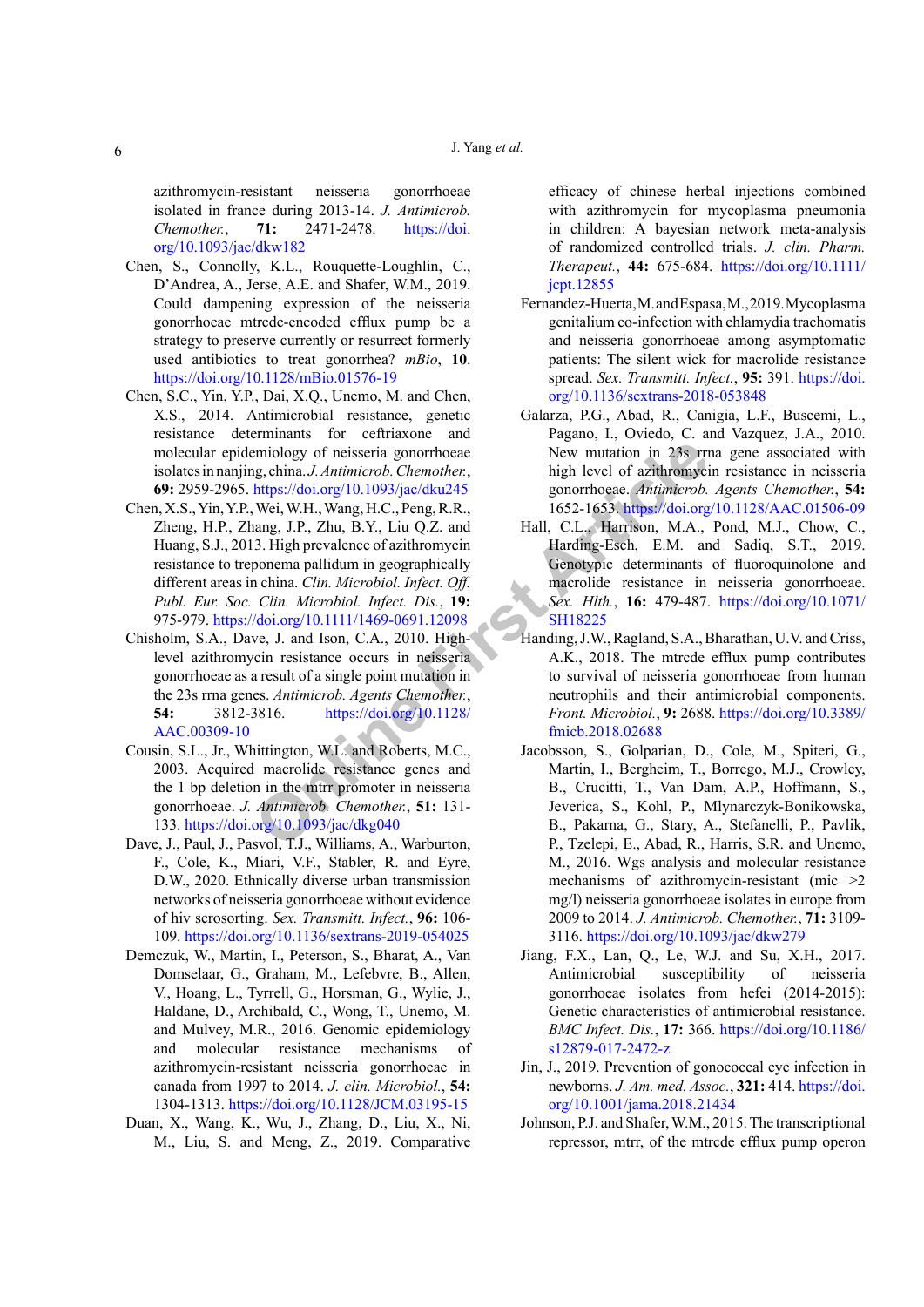of neisseria gonorrhoeae can also serve as an activator of "off target" gene (glne) expression. *Antibiotics*, **4:** 188-197. [https://doi.org/10.3390/](https://doi.org/10.3390/antibiotics4020188) [antibiotics4020188](https://doi.org/10.3390/antibiotics4020188)

- Kato, Y., Kawaguchi, S., Shigehara, K., Yaegashi, H., Nakashima, K., Nakagawa, T., Sakamoto, J., Itoda, I., Ueda, M., Izumi, K., Kadono, Y. and Mizokami, A., 2020. Prevalence of n. Gonorrhoeae, c. Trachomatis, m. Genitalium, m. Hominis and ureaplasma spp. In the anus and urine among japanese hiv-infected men who have sex with men. *J. Infect. Chemother. Off. J. Japan Soc. Chemother.*, **26:** 403-406. [https://doi.org/10.1016/j.](https://doi.org/10.1016/j.jiac.2019.12.007) [jiac.2019.12.007](https://doi.org/10.1016/j.jiac.2019.12.007)
- V.L., Li, X.D., Bi, C., Yang, R.D.,<br>
P., Ye, X.D., Chen, X.X. and Zhang,<br>
Daltest in guanglou, china (2009-<br>
Internation with decreased susceptibilities<br>
in and greatic characteristics. *BMC*<br>
Internation with decreased su Liang, J.Y., Cao, W.L., Li, X.D., Bi, C., Yang, R.D., Liang, Y.H., Li, P., Ye, X.D., Chen, X.X. and Zhang, X.B., 2016. Azithromycin-resistant neisseria gonorrhoeae isolates in guangzhou, china (2009- 2013): Coevolution with decreased susceptibilities to ceftriaxone and genetic characteristics. *BMC Infect. Dis.*, **16:** 152. https://doi.org/10.1186/ [s12879-016-1469-3](https://doi.org/10.1186/s12879-016-1469-3)
- Lovett, A. and Duncan, J.A., 2018. Human immune responses and the natural history of neisseria gonorrhoeae infection. *Front. Immunol.*, **9:** 3187. <https://doi.org/10.3389/fimmu.2018.03187>
- Lucas, C.E., Balthazar, J.T., Hagman, K.E. and Shafer, W.M., 1997. The mtrr repressor binds the DNA sequence between the mtrr and mtrc genes of neisseria gonorrhoeae. *J. Bact.*, **179:** 4123-4128. <https://doi.org/10.1128/jb.179.13.4123-4128.1997>
- Luna, V.A., Cousin, S., Jr., Whittington, W.L. and Roberts, M.C., 2000. Identification of the conjugative mef gene in clinical acinetobacter junii and neisseria gonorrhoeae isolates. *Antimicrob. Agents Chemother.*, **44:** 2503-2506. https://doi. [org/10.1128/AAC.44.9.2503-2506.2000](https://doi.org/10.1128/AAC.44.9.2503-2506.2000)
- Ma, K.C., Mortimer, T.D., Duckett, M.A., Hicks, A.L., Wheeler, N.E., Sanchez-Buso, L. and Grad, Y.H., 2020. Increased power from conditional bacterial genome-wide association identifies macrolide resistance mutations in neisseria gonorrhoeae. *Nat. Commun.*, **11:** 5374. [https://doi.org/10.1038/](https://doi.org/10.1038/s41467-020-19250-6) [s41467-020-19250-6](https://doi.org/10.1038/s41467-020-19250-6)
- Ma, Q., Xu, X., Luo, M., Wang, J., Yang, C., Hu, X., Liang, B., Wu, F., Yang, X., Wang, J., Liu, H., Li, W., Zhong, Y., Li, P., Xie, J., Jia, L., Wang, L., Hao, R., Du, X., Qiu, S., Song, H. and Sun, Y., 2017. A waterborne outbreak of shigella sonnei with resistance to azithromycin and third-generation cephalosporins in china in 2015. *Antimicrob. Agents Chemother.*, **61**. [https://doi.org/10.1128/](https://doi.org/10.1128/AAC.00308-17)

#### [AAC.00308-17](https://doi.org/10.1128/AAC.00308-17)

- Maldonado, N.G. and Takhar, S.S., 2013. Update on emerging infections: News from the centers for disease control and prevention. Update to the cdc's sexually transmitted diseases treatment guidelines, 2010: Oral cephalosporins no longer a recommended treatment for gonococcal infections. *Annls Emerg. Med.*, **61:** 91-95. [https://doi.](https://doi.org/10.1016/j.annemergmed.2012.10.014) [org/10.1016/j.annemergmed.2012.10.014](https://doi.org/10.1016/j.annemergmed.2012.10.014)
- Martin, I.M., Ison, C.A., Aanensen, D.M., Fenton, K.A. and Spratt, B.G., 2004. Rapid sequence-based identification of gonococcal transmission clusters in a large metropolitan area. *J. Infect. Dis.*, **189:**  1497-1505.<https://doi.org/10.1086/383047>
- Mitchell, C. and Prabhu, M., 2013. Pelvic inflammatory disease: Current concepts in pathogenesis, diagnosis and treatment. *Infect. Dis. Clin. North Am.*, **27:**  793-809.<https://doi.org/10.1016/j.idc.2013.08.004>
- Ng, L.K., Martin, I., Liu, G. and Bryden, L., 2002. Mutation in 23s rrna associated with macrolide resistance in neisseria gonorrhoeae. *Antimicrob. Agents Chemother.*, **46:** 3020-3025. [https://doi.](https://doi.org/10.1128/AAC.46.9.3020-3025.2002) [org/10.1128/AAC.46.9.3020-3025.2002](https://doi.org/10.1128/AAC.46.9.3020-3025.2002)
- Ni, C., Xue, J., Zhang, C., Zhou, H. and van der Veen, S., 2016. High prevalence of neisseria gonorrhoeae with high-level resistance to azithromycin in Hangzhou, China. *J. Antimicrob. Chemother.*, **71:**  2355-2357.<https://doi.org/10.1093/jac/dkw131>
- Ohneck, E.A., Goytia, M., Rouquette-Loughlin, C.E., Joseph, S.J., Read, T.D., Jerse, A.E. and Shafer, W.M., 2015. Overproduction of the mtrcde efflux pump in neisseria gonorrhoeae produces unexpected changes in cellular transcription patterns. *Antimicrob. Agents Chemother.*, **59:** 724- 726.<https://doi.org/10.1128/AAC.04148-14>
- Palmeira, J.D. and Ferreira, H., 2019. CLSI EUCAST: Comparison of antibiotic-susceptibility profile of Enterobacteriaceae of animal origin according to the standards. *Acta Microbiol. Immunol. Hung.,* **66**: 413-422.

https:// doi.org/10.1556/030.66.2019.037

- Peters, R.P., Feucht, U.D., de Vos, L., Ngwepe, P., McIntyre, J.A., Klausner, J.D. and Medina-Marino, A., 2021. Mother-to-child transmission of chlamydia trachomatis, neisseria gonorrhoeae, and trichomonas vaginalis in hiv-infected pregnant women in south africa. *Int. J. STD AIDS*., 956462421990218. [https://doi.](https://doi.org/10.1177/0956462421990218) [org/10.1177/0956462421990218](https://doi.org/10.1177/0956462421990218)
- Pham, C.D., Nash, E., Liu, H., Schmerer, M.W., Sharpe, S., Woods, G., Roland, B., Schlanger, K., St Cyr, S.B., Carlson, J., Sellers, K., Olsen,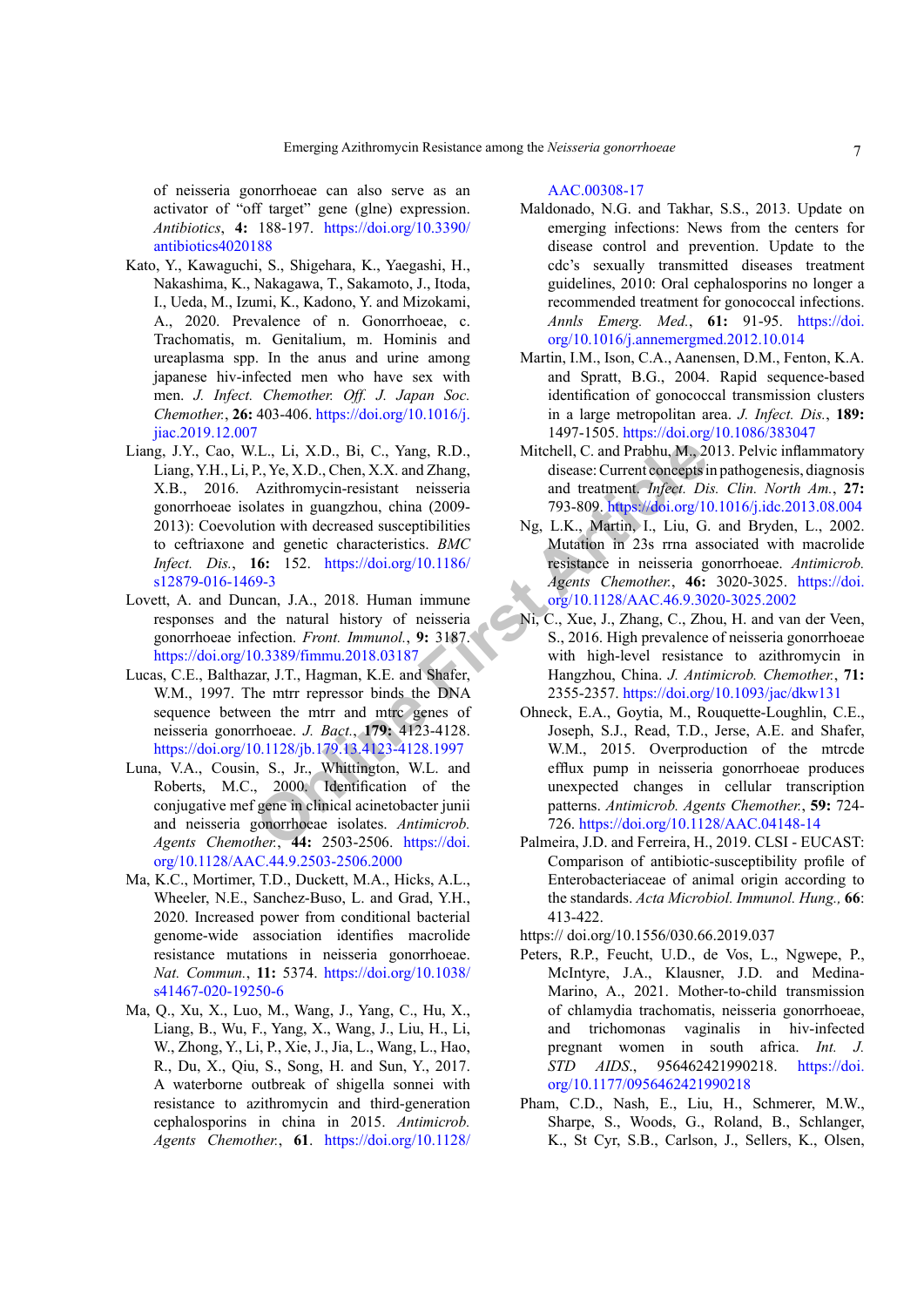## J. Yang *et al.*

A., Sanon, R., Hardin, H., Soge, O.O., Raphael, B.H. and Kersh, E.N., 2021. Atypical mutation in neisseria gonorrhoeae 23s rrna associated with high-level azithromycin resistance. *Antimicrob. Agents Chemother.*, **65**. [https://doi.org/10.1128/](https://doi.org/10.1128/AAC.00885-20) [AAC.00885-20](https://doi.org/10.1128/AAC.00885-20)

- Pottorff, A., Duarte, P., Chow, J., Luque, A. and Nijhawan, A.E., 2021. Extragenital testing for neisseria gonorrhoeae and chlamydia trachomatis in a large hiv clinic in the us south: Implementation and epidemiology. *Sex. Transmitt. Dis.*, **48:** e22-e26. <https://doi.org/10.1097/OLQ.0000000000001349>
- Quillin, S.J. and Seifert, H.S., 2018. Neisseria gonorrhoeae host adaptation and pathogenesis. *Nat. Rev. Microbiol.*, **16:** 226-240. https://doi. [org/10.1038/nrmicro.2017.169](https://doi.org/10.1038/nrmicro.2017.169)
- *CA***). CA) EXECT**<br> **CALCONGTARY CALCONGTE CONFIGUATION CALCONGTE CONFIGUATION CALCONGTE CONFIGUATION**<br> **CALCONGTE CONFIGUATION**<br> **CALCONGTE CONFIGUATION**<br> **CALCONGTE CONFIGUATION**<br> **CAP FIGUATION CALCONGTE** Reinert, R.R. and Al-Lahham, A., 2005. Time-kill study of the activity of telithromycin against macrolide-resistant streptococcus pneumoniae isolates with 23s rrna mutations and changes in ribosomal proteins l4 and l22. *Antimicrob. Agents Chemother.*, **49:** 3011-3013. https://doi. [org/10.1128/AAC.49.7.3011-3013.2005](https://doi.org/10.1128/AAC.49.7.3011-3013.2005)
- Rivacoba, M.C., Izquierdo, G., Zenteno, N. and Porte, L., 2017. Neisseria subflava bacteremia in newborns: Case report and review of the literature. *Rev. Chile. Tnfect. Org. Off. Soci. Chilen. Infect.*, **34:** 389-392. https://doi.org/10.4067/s0716- [10182017000400389](https://doi.org/10.4067/s0716-10182017000400389)
- Rouquette, C., Harmon, J.B. and Shafer, W.M., 1999. Induction of the mtrcde-encoded efflux pump system of neisseria gonorrhoeae requires mtra, an arac-like protein. *Mol. Microbiol.*, **33:** 651-658. <https://doi.org/10.1046/j.1365-2958.1999.01517.x>
- Sanyal, A., Shen, C., Ding, M., Reinhart, T.A., Chen, Y., Sankapal, S. and Gupta, P., 2019. Neisseria gonorrhoeae uses cellular proteins cxcl10 and il8 to enhance hiv-1 transmission across cervical mucosa. *Am. J. Reprod. Immunol.*, **81:** e13111. [https://doi.](https://doi.org/10.1111/aji.13111) [org/10.1111/aji.13111](https://doi.org/10.1111/aji.13111)
- Steingrimsson, O., Olafsson, J.H., Thorarinsson, H., Ryan, R.W., Johnson, R.B. and Tilton, R.C., 1990. Azithromycin in the treatment of sexually transmitted disease. *J. Antimicrob. Chemother.*, **25 (Suppl A):** 109-114. [https://doi.org/10.1093/](https://doi.org/10.1093/jac/25.suppl_A.109) [jac/25.suppl\\_A.109](https://doi.org/10.1093/jac/25.suppl_A.109)
- Trembizki, E., Buckley, C., Donovan, B., Chen, M., Guy, R., Kaldor, J., Lahra, M.M., Regan, D.G., Smith, H., Ward, J. and Whiley, D.M., 2015. Direct realtime pcr-based detection of neisseria gonorrhoeae 23s rrna mutations associated with azithromycin resistance. *J. Antimicrob. Chemother.*, **70:** 3244-

3249.<https://doi.org/10.1093/jac/dkv274>

- Unemo, M. and Dillon, J.A., 2011. Review and international recommendation of methods for typing neisseria gonorrhoeae isolates and their implications for improved knowledge of gonococcal epidemiology, treatment, and biology. *Clin. Microbiol. Rev.*, **24:** 447-458. [https://doi.](https://doi.org/10.1128/CMR.00040-10) [org/10.1128/CMR.00040-10](https://doi.org/10.1128/CMR.00040-10)
- Unemo, M., Ross, J., Serwin, A.B., Gomberg, M., Cusini, M. and Jensen, J.S., 2021. Background review for the 2020 european guideline for the diagnosis and treatment of gonorrhoea in adults. *Int. J. STD AIDS*, **32:** 108-126. [https://doi.](https://doi.org/10.1177/0956462420948739) [org/10.1177/0956462420948739](https://doi.org/10.1177/0956462420948739)
- Vincent, L.R. and Jerse, A.E., 2019. Biological feasibility and importance of a gonorrhea vaccine for global public health. *Vaccine*, **37:** 7419-7426. <https://doi.org/10.1016/j.vaccine.2018.02.081>
- Wan, C., Li, Y., Le, W.J., Liu, Y.R., Li, S., Wang, B.X., Rice, P.A. and Su, X.H., 2018. Increasing resistance to azithromycin in neisseria gonorrhoeae in eastern chinese cities: Resistance mechanisms and genetic diversity among isolates from nanjing. *Antimicrob. Agents Chemother.*, **62**. [https://doi.org/10.1128/](https://doi.org/10.1128/AAC.02499-17) AAC.02499-17
- Wiesenfeld, H.C. and Manhart, L.E., 2017. Mycoplasma genitalium in women: Current knowledge and research priorities for this recently emerged pathogen. *J. Infect. Dis.*, **216:** S389-S395. [https://](https://doi.org/10.1093/infdis/jix198) doi.org/10.1093/infdis/jix198
- Wu, A., Buono, S., Katz, K.A. and Pandori, M.W., 2011. Clinical neisseria gonorrhoeae isolates in the united states with resistance to azithromycin possess mutations in all 23s rrna alleles and the mtrr coding region. *Microbial. Drug Resist.*, **17:**  425-427. <https://doi.org/10.1089/mdr.2010.0199>
- Xu, S.X., Leontyev, D., Kaul, R. and Gray-Owen, S.D., 2018. Neisseria gonorrhoeae co-infection exacerbates vaginal hiv shedding without affecting systemic viral loads in human cd34+ engrafted mice. *PLoS One*, **13:** e0191672. [https://doi.](https://doi.org/10.1371/journal.pone.0191672) [org/10.1371/journal.pone.0191672](https://doi.org/10.1371/journal.pone.0191672)
- Yan, J., Xue, J., Chen, Y., Chen, S., Wang, Q., Zhang, C., Wu, S., Lv, H., Yu, Y. and van der Veen, S., 2019. Increasing prevalence of neisseria gonorrhoeae with decreased susceptibility to ceftriaxone and resistance to azithromycin in hangzhou, china (2015-17). *J. Antimicrob. Chemother.*, **74:** 29-37. <https://doi.org/10.1093/jac/dky412>
- Yuan, L.F., Yin, Y.P., Dai, X.Q., Pearline, R.V., Xiang, Z., Unemo, M. and Chen, X.S., 2011. Resistance to azithromycin of neisseria gonorrhoeae isolates from